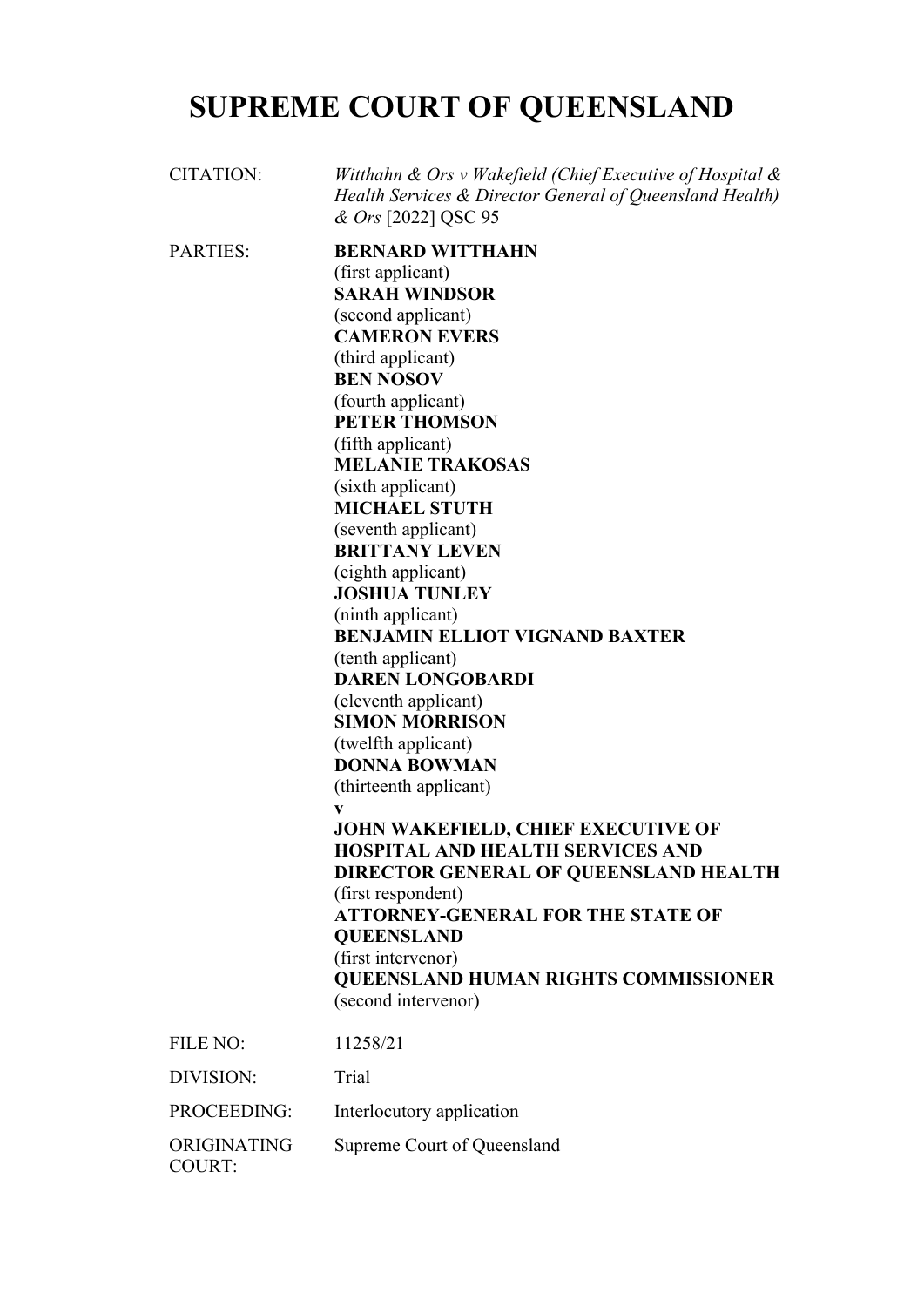| DELIVERED ON: | 26 May 2022 |
|---------------|-------------|
|---------------|-------------|

- DELIVERED AT: Brisbane
- HEARING DATE: 14 February 2022
- JUDGE: Dalton J
- ORDER: **1. No order as to costs thrown away by the adjournment of the hearing on 14 February 2022.**
	- **2. Order that the sixth applicant and the respondent bear their own costs of this proceeding.**
- CATCHWORDS: PROCEDURE CIVIL PROCEEDINGS IN STATE AND TERRITORY COURTS – COURT SUPERVISION – ADJOURNMENT – where the Acting Commissioner of the Queensland Ambulance Service made a decision to make a directive mandating COVID-19 vaccinations – where the Applicants challenged the decision under the *Judicial Review Act* – where the directive was revoked and replaced with a new directive – where the Applicants sought leave to amend their application at the commencement of trial – where the trial was adjourned – whether the Applicants should pay the costs thrown away by the adjournment

PROCEDURE – CIVIL PROCEEDINGS IN STATE AND TERRITORY COURTS – COSTS – DISCONTINUANCE OF OR WITHDRAWAL FROM PROCEEDING – where the Chief Executive of Queensland Health made a decision to mandate COVID-19 vaccinations – where the Sixth Applicant challenged the decision under the *Judicial Review Act* – where the Sixth Applicant sought leave to adjourn at the commencement of trial – where leave to adjourn was refused – where the Sixth Applicant sought leave to discontinue – where leave to discontinue was granted – whether the Sixth Applicant should pay the costs of the proceeding

COUNSEL: D Villa SC with P Santucci and W Liu for the applicants MH Hindman QC with B McMillan for the first respondent FJ Nagorcka and KJE Blore for the Attorney-General (Qld) intervening P Morreau for the Queensland Human Rights Commission intervening

SOLICITORS: Alexander Law for the applicants Crown Law for the first respondent Crown Law for the first intervenor Queensland Human Rights Commission for the second intervenor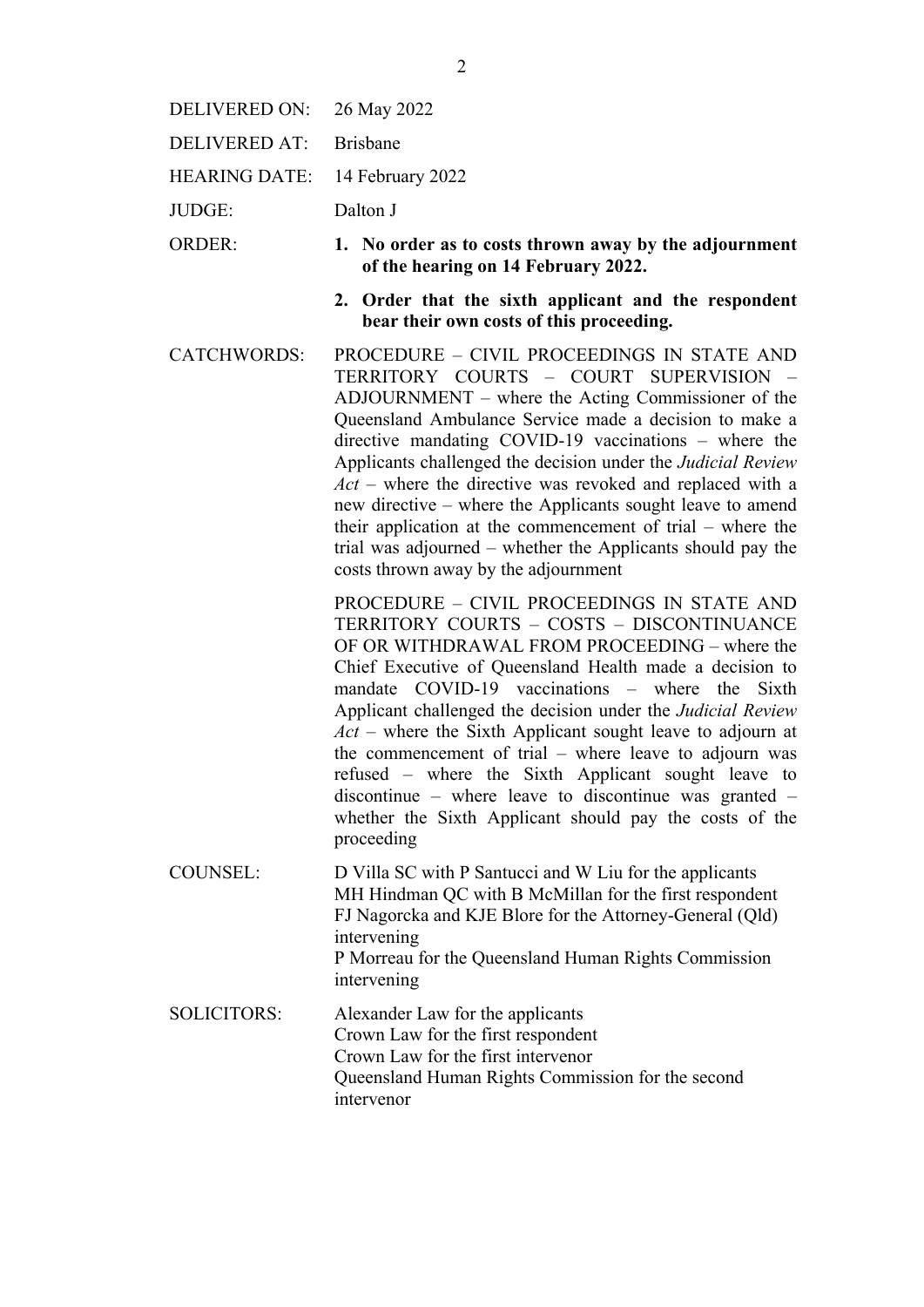- [1] This is a costs decision consequent on my orders of 14 February 2022: (1) adjourning the final hearing of this proceeding, and (2) giving the sixth applicant leave to discontinue her proceeding.
- [2] On 27 September 2021 the applicants filed an originating application challenging the directives of the Chief Executive of Queensland Health to make COVID-19 vaccinations compulsory for ambulance officers and, so far as the sixth applicant (a nurse) is concerned, to make COVID-19 vaccination compulsory for nurses in public hospitals. The initial basis for the challenge to those directives was the *Judicial Review Act 1991* (Qld)*.* Because an application under that Act had been brought, seeking to have the relevant decisions declared unlawful, the applicants were able to seek relief and remedies under the *Human Rights Act 2009* (Qld), see s 59(2) and s 58 of that Act. It was apparent from the submissions which were filed and served in the expectation that these matters would proceed to a final hearing on 14 February 2022, that the greater part of the applicants' argument rested on the *Human Rights Act.*
- [3] Orders made by Boddice J on 30 September 2021 listed this proceeding to be heard over two days commencing 20 October 2021. I reviewed the matter on 12 October 2021 and counsel for all parties were of the view that the applications could not be heard on the dates allocated due to preliminary issues of jurisdiction and standing. I made orders vacating the trial dates.
- [4] At a review on 1 November 2021 I listed the final hearing of the applications over three days commencing on 13 December 2021. Directions were made as to the applicants filing and serving their expert evidence, and for the respondents to file their evidence in reply.
- [5] I reviewed the matter on 9 December 2021. The respondents had not complied with the timetable for filing and serving their expert reports. The applicants said that, as a result of the delay, they were unable to prepare evidence in reply prior to the allocated trial dates. I vacated the trial dates commencing on 13 December 2021, and made orders listing the matter to be heard over three days commencing on 14 February 2022.
- [6] On the morning of 14 February 2022, counsel for the applicants applied for an adjournment of the hearing. They sought leave to amend the application which, at the time, challenged a superseded directive of the Queensland Ambulance Service (QAS). A new directive had been made on 31 January 2022. Further, the new directive was made in different factual circumstances, namely, the emergence of Omicron as the dominant variant of COVID-19 in Australia. This factual difference meant that different evidence to that already obtained, as to vaccine efficacy and transmission of disease by vaccinated people, would be needed at the hearing. For these reasons I adjourned the hearing of the case between the 12 applicants who were QAS employees and the first respondent. The first respondent sought an order that the costs thrown away by reason of the adjournment be its costs in any event. I reserved that costs decision.
- [7] The sixth applicant was not an employee of QAS, but was an employee of Queensland Health. The directive which she challenged had not changed, so there was no obvious reason why her application could not have proceeded on 14 February 2022. I refused to adjourn her matter.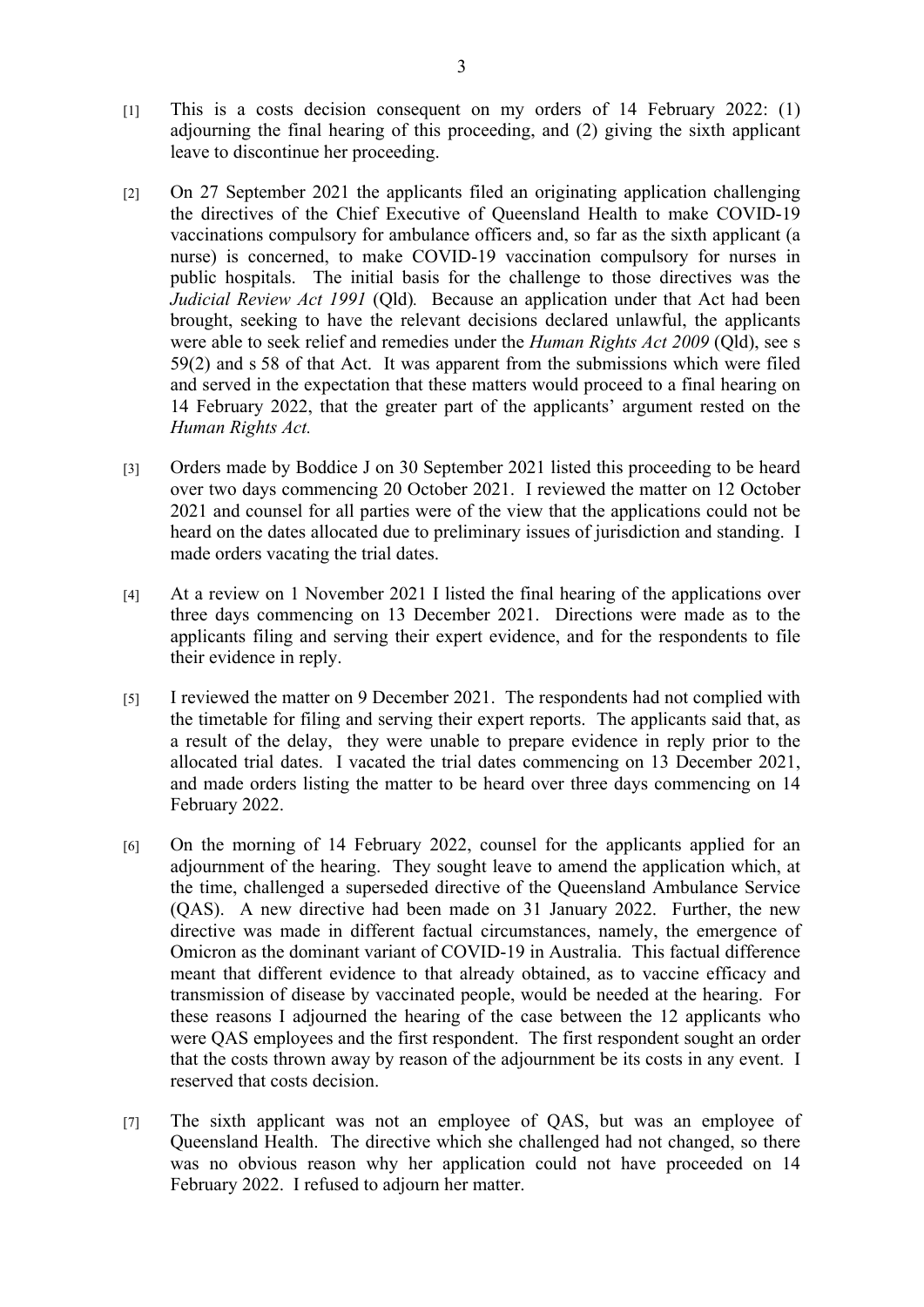- [8] After that ruling, counsel acting for the sixth applicant informed me that the sixth applicant sought leave to discontinue. I gave that leave and reserved the question of costs.
- [9] Neither the Attorney-General intervening under the *Human Rights Act,* nor the Human Rights Commission sought an order as to costs on 14 February 2022.

## **Sixth Applicant's Costs of the Proceeding**

- [10] Counsel for the sixth applicant submitted that I should make an order that the sixth applicant bear only her own costs. They referred to both s 49 of the *Judicial Review Act* and to more general principles which were conveniently set out by Applegarth J in *The Australian Institute for Progress Ltd v The Electoral Commission of Queensland & Ors (No 2).*<sup>1</sup>
- [11] Section 49(1)(e) of the *Judicial Review Act* provides that if a review application is made under the *Judicial Review Act,* the Court may make an order, "that a party to the review application is to bear only that party's own costs of the proceeding, regardless of the outcome of the proceeding".
- $[12]$  Section 49(2) provides:

"(2) In considering the costs application, the Court is to have regard to–

- (a) the financial resources of  $-$ 
	- (i) the relevant applicant; or
	- (ii) any person associated with the relevant applicant who has an interest in the outcome of the proceeding; and
- (b) whether the proceeding involves an issue that affects, or may affect, the public interest, in addition to any personal right or interest of the relevant applicant; and
- (c) if the relevant applicant is a person mentioned in subsection  $(1)(a)$  – whether the proceeding discloses a reasonable basis for the review application; and
- (d) if the relevant applicant is a person mentioned in subsection  $(1)(b)$  or  $(c)$  – whether the case in the review application of the relevant applicant can be supported on a reasonable basis."
- [13] Section 49(4) of the *Judicial Review Act* provides that, "Subject to this section, the rules of Court made in relation to the awarding of costs apply to a proceeding arising out of a review application".
- [14] In *Anghel v Minister for Transport (No 2)*<sup>2</sup> McPherson JA noted the general power of the Supreme Court to award costs under the rules and said of that power:

<sup>1</sup> [2020] OSC 174.

<sup>2</sup> [1995] 2 Qd R 454, 458.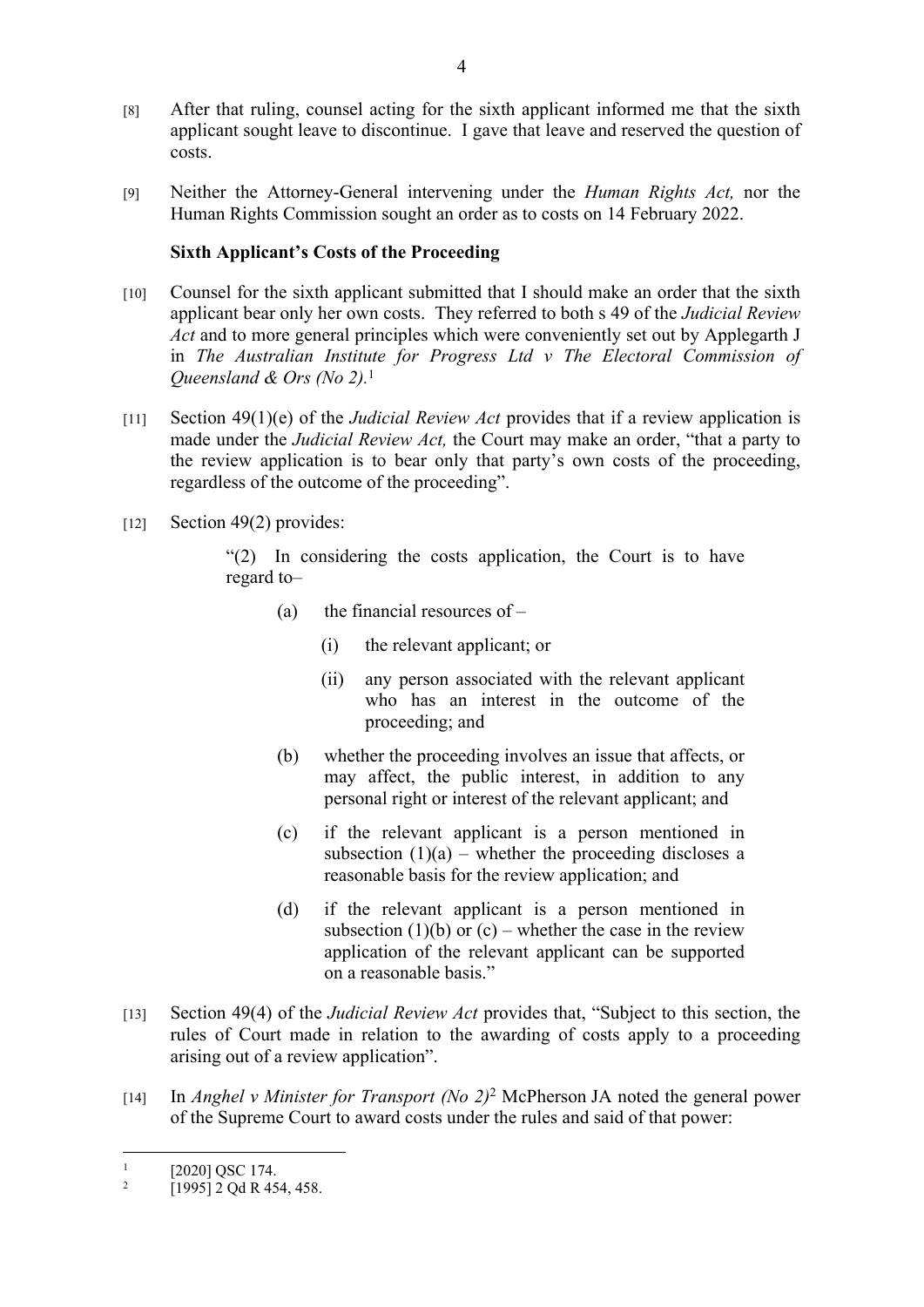"… It is a power which, were it not for the specific provisions of s 49, would no doubt be exercisable in proceedings under the *Judicial Review Act.* However, the plain effect of s 49 is to displace [the Supreme Court costs rule] to the extent that its provisions are inconsistent with s 49. …

… s 49 is intended to be the dominant provision. It may be now the only source of power to award costs in proceedings arising out of review applications. …

…

The correct view is that the power of awarding costs in a matter like this is the power specifically conferred by s 49 rather than the general power invested by [the Supreme Court costs rule]."

- [15] In my view, the language of s  $49(1)(e)$  and s  $49(4)$  is wide enough to comprehend costs of the whole proceeding where a review application forms only part of that proceeding. The words "a party to the review application" in s 49(1)(e) are clearly wide enough to include the sixth applicant. Further, the whole of this proceeding is capable of being described by the words "a proceeding arising out of a review application" in s 49(4), because the applicants would have no right to apply for relief under the *Human Rights Act* but for the fact of the review application.
- [16] Each of the factors set out at s 49(2) of the *Judicial Review Act* must be considered by the Court which hears the costs application.<sup>3</sup>
- [17] There was no material put before me as to the sixth applicant's financial resources, and no material put before me to show that the sixth applicant was being assisted by someone who had significant financial resources – s  $49(2)(a)$ .
- [18] Section 49(2)(b) of the *Judicial Review Act* says that in considering a costs application under s 49 the Court is to have regard to, "whether the proceeding involves an issue that affects, or may affect, the public interest, in addition to any personal right or interest of the relevant applicant". I note that s 49(2)(b) does not require that the proceeding be entirely in the public interest, just that the proceeding involve an issue that affects, or might affect, the public interest, in addition to the personal rights and interests of the applicant.
- [19] In *Anghel v Minister for Transport (No 2)* McPherson JA commented that the words of the section seemed in part reflective of the idea that it was "undesirable that responsible citizens with a reasonable grievance who wish to challenge government action should only be able to do so at the risk of paying costs to the government if they fail".<sup>4</sup>
- [20] There are numerous statements to the effect that most judicial review applications will concern the public interest to some extent.<sup>5</sup> The extent to which the public

<sup>&</sup>lt;sup>3</sup> *Burragubba v Minister for Natural Resources and Mines (No 2)* [2017] QSC 265, [14] and the cases cited there.

<sup>4</sup> Above, p 460. See *Kent v Cavanagh* (1973) 1 ACTR 43, 55, per Fox J cited there.

<sup>5</sup> A selection of these cases is collected at footnote 27 of *The Australian Institute for Progress Ltd v The Electoral Commission of Queensland & Ors (No 2)* (above). See also *Burragubba* (above), [18].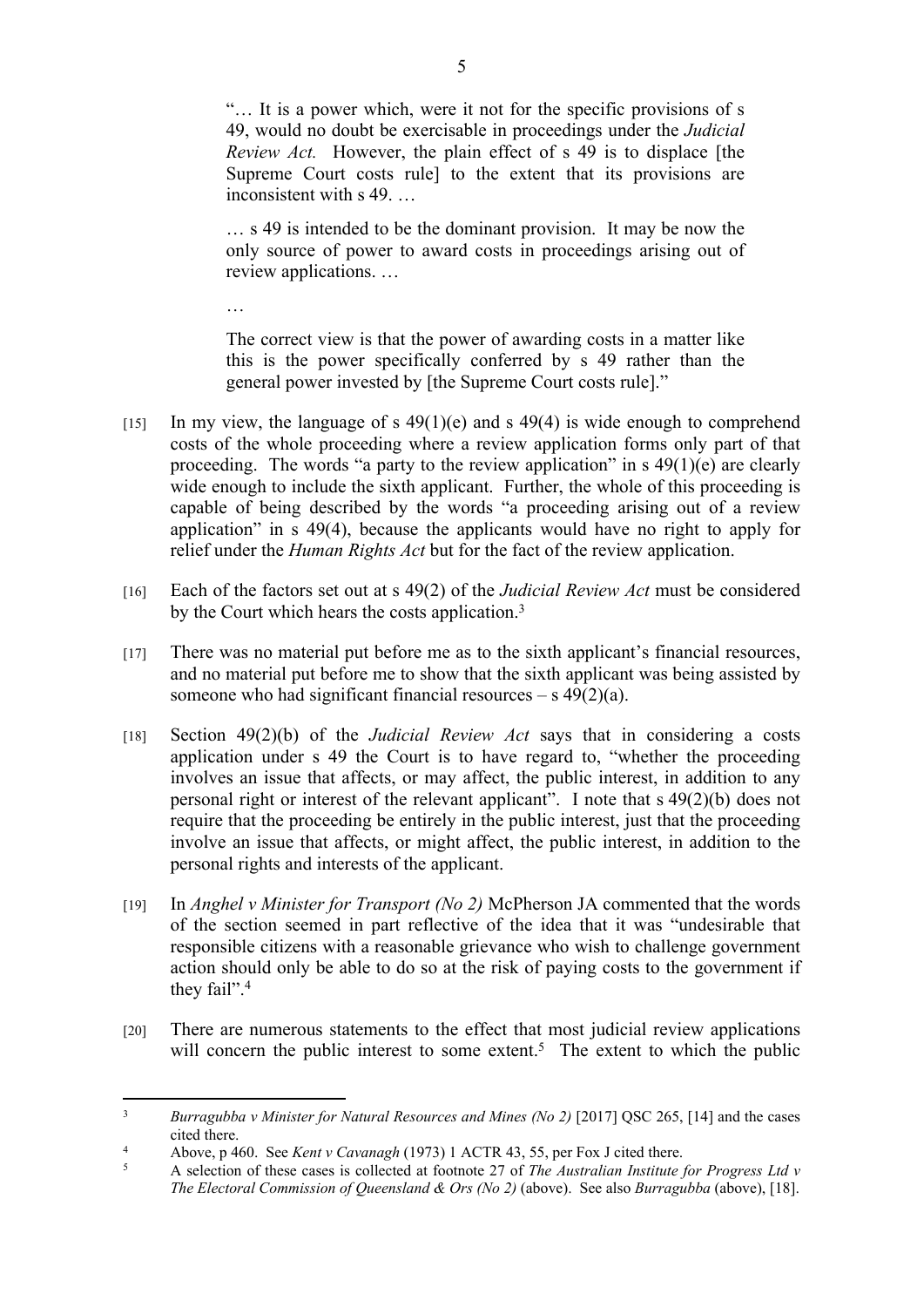interest is an issue in the particular proceeding under consideration will determine how influential the consideration at  $s$  49(2)(b) is in any particular case.<sup>6</sup>

- [21] In my opinion the issues raised in this proceeding do substantially affect and concern the public interest. The directive which the sixth applicant challenged was one of several directives, all of which are unusual in our society, to the point of being extraordinary, given in circumstances which are themselves extraordinary: a pandemic. The power of the administrative decision-maker, in this case the Director-General of the Department of Health, to make such a directive raises fundamental issues about the rights and obligations of citizens in the public employ.
- [22] While there have been reports in the media about persons who have been irresponsible about vaccination issues, there is nothing in the material before me which shows that the sixth applicant (or indeed any of the other applicants) advances any irresponsible agenda. There is no indication in the material that the applicant is other than a sincere person grappling with rapidly changing medical and societal issues brought about by the pandemic, and the response of government to the pandemic.
- [23] In a case such as this I think there is a public interest not only in the substance of the issues raised by the application, but also a public interest in having those issues resolved by the Courts. To apply the general rule that costs follow the event in such a case as this might substantially discourage parties from resolving their disputes in that way.
- [24] As to s  $49(2)(c)$ , the proceeding had been listed for final hearing, and not heard, at the time I granted the sixth applicant leave to discontinue. Full written submissions on the hearing on behalf of the applicant, the first respondent, the Attorney-General for the State of Queensland intervening under the *Human Rights Act,* and the Human Rights Commission had been filed. I had read these in preparation for the hearing. I had also read expert reports prepared on behalf of both the applicants and the first respondent. I am comfortably satisfied that there was a reasonable basis for the applicants' judicial review application. Whether it would have succeeded, had it not been discontinued, is of course another matter.
- [25] One factor weighing in my discretion as to costs in this case is that, against the history set out in paragraphs [3]-[5] above, the sixth applicant sought leave to discontinue her proceeding on the first day of trial having not foreshadowed this, and not giving any explanation as to why she wished to discontinue the proceeding. There had been a proposal made on behalf of the sixth applicant in correspondence that her proceeding be adjourned to be heard with other proceedings being run by the same solicitors (*Baxter*). However, that position was not advanced by counsel acting for the sixth applicant at the hearing, they simply asked that the sixth applicant's proceeding be discontinued.
- [26] Separately, I consider the sixth applicant is in a worse position on this costs application than a litigant who had the courage of their convictions and ran a case which ultimately failed, because the sixth applicant sought to discontinue at a late stage, without explanation.

<sup>6</sup> *Ibid*.